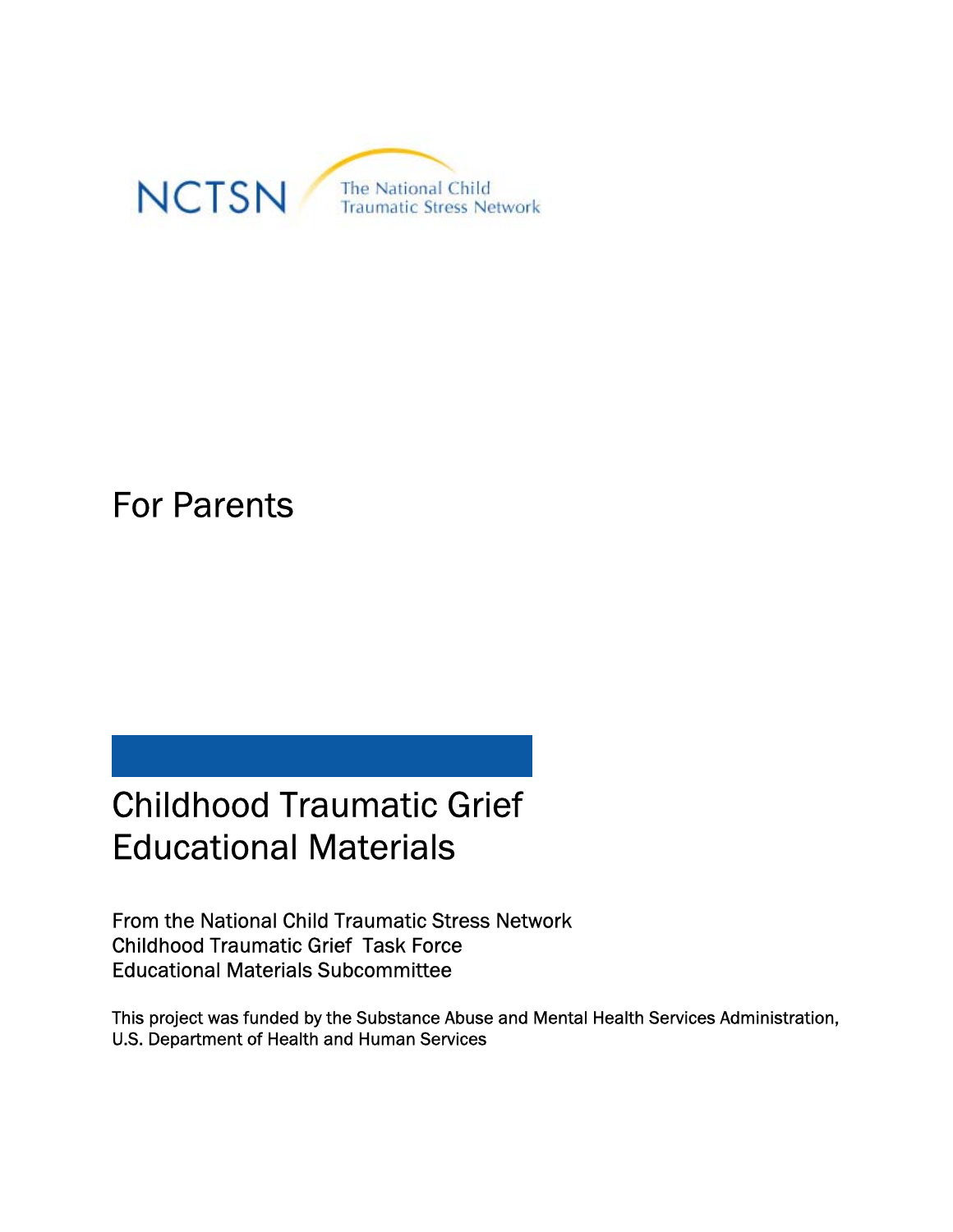Childhood Traumatic Grief Educational Materials For Parents

# From the

# National Child Traumatic Stress Network Childhood Traumatic Grief Task Force Educational Materials Subcommittee

# Robin F Goodman, PhD, Judith Cohen, MD, Carrie Epstein, CSW, Matthew Kliethermes, PhD, Christopher Layne, PhD, Robert Macy, PhD, Dottie Ward-Wimmer, MA

 Dr. Goodman is a consultant to the NCTSN and Allegheny General Hospital. Dr. Cohen is with Allegheny General Hospital. Ms. Epstein is with the Safe Horizon-St. Vincent's Child Trauma Care Initiative. Dr. Kliethermes is with the Greater St. Louis Child Traumatic Stress Program. Dr. Layne is with Brigham Young University. Dr. Macy is with the Massachusetts Mental Health Institute. Ms. Ward-Wimmer is with the Wendt Center for Loss and Healing.

# National Child Traumatic Stress Network

www.NCTSNet.org

# 2004

The National Child Traumatic Stress Network is coordinated by the National Center for Child Traumatic Stress, Los Angeles, Calif., and Durham, N.C.

This project was funded by the

Substance Abuse and Mental Health Services Administration (SAMHSA), U.S. Department of Health and Human Services (HHS). The views, policies, and opinions expressed are those of the authors and do not necessarily reflect those of SAMHSA or HHS.

> Information for Parents on Childhood Traumatic Grief National Child Traumatic Stress Network www.NCTSNet.org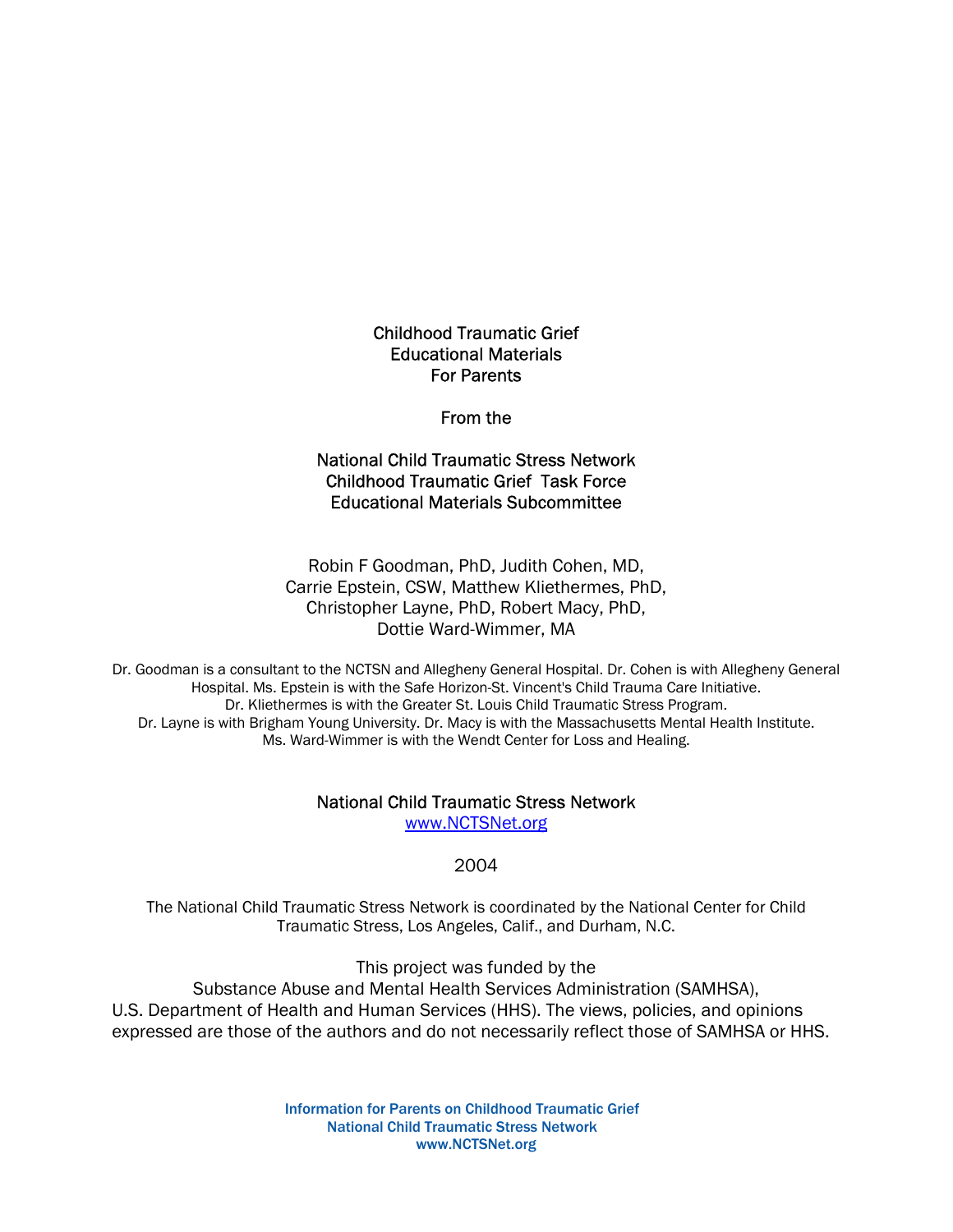# **Contents**

| Information for Parents on Childhood Traumatic Grief            |    |
|-----------------------------------------------------------------|----|
| In-Depth General Information Guide to Childhood Traumatic Grief |    |
| <b>Brief Information on Childhood Traumatic Grief</b>           | 14 |

Information for Parents on Childhood Traumatic Grief National Child Traumatic Stress Network www.NCTSNet.org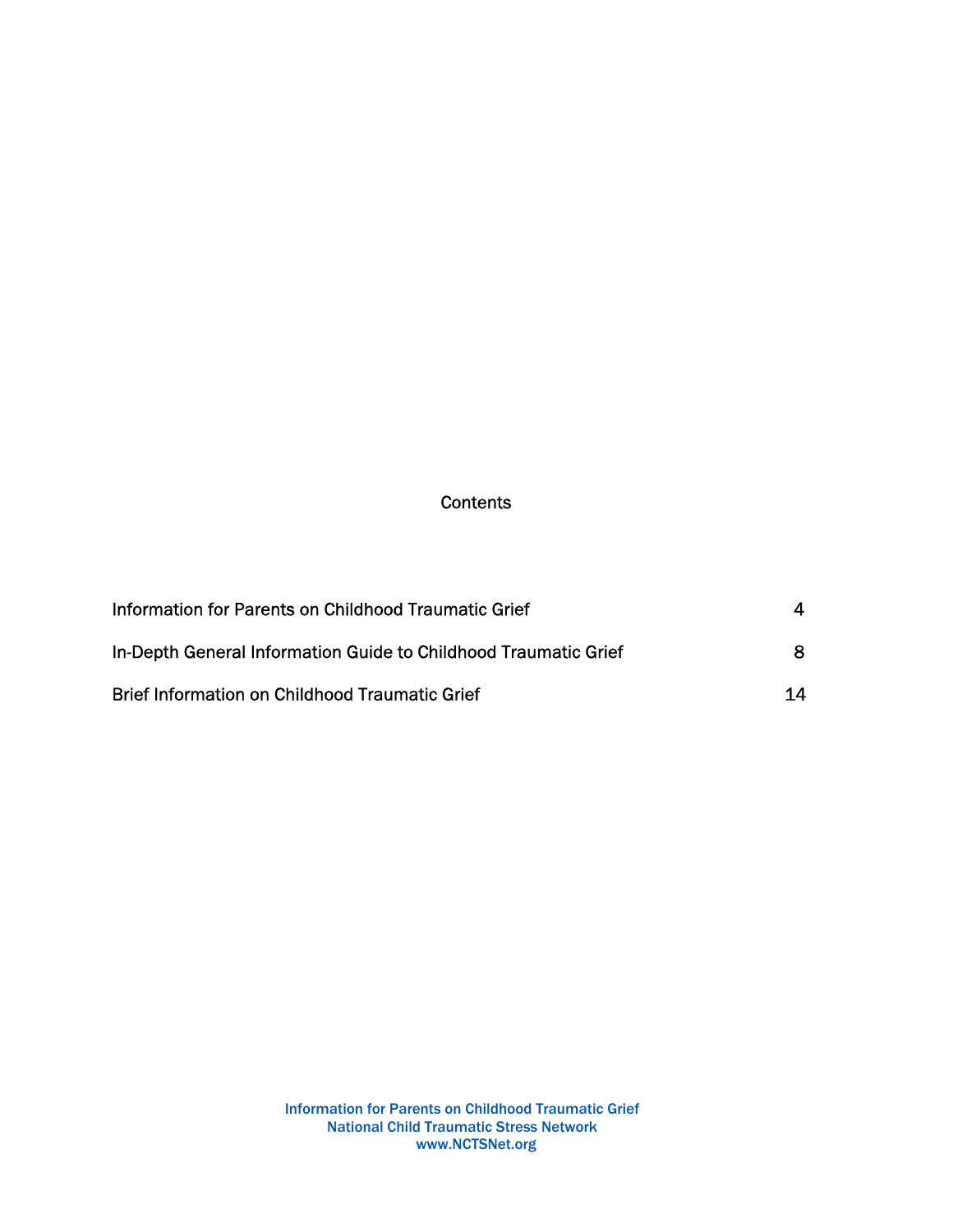

# Information for Parents on Childhood Traumatic Grief

# Introduction

This guide to childhood traumatic stress for parents builds on the "In-Depth General Information Guide to Childhood Traumatic Grief" and "Brief Information on Childhood Traumatic Grief," which can be found at www.NCTSNet.org. Those publications should be read in conjunction with the information here as they provide essential background for understanding the difference between uncomplicated bereavement following a death, childhood traumatic grief, and other reactions to trauma.

Not every child who experiences a death will develop childhood traumatic grief. Many children will experience an appropriate grieving response and in time, with adequate support, adjust to the loss of the loved one. In some cases however, children may have enduring difficulties that interfere with their ability to function and remember the person who died in positive ways.

The information presented here provides an overview of childhood traumatic grief, its general signs and symptoms, and some suggestions on what parents can do to help their child. Using this guide can be a first step for parents to help them understand their child's experience of intense grief following a death of a loved one that the child experienced as being especially difficult or traumatic. If you are a concerned parent or guardian and after reading this guide you think that your child is demonstrating the symptoms of childhood traumatic grief, we recommend that you seek further help.

# What Is Childhood Traumatic Grief?

When someone special dies, it can be a very sad and painful experience for the child. When the death occurs as a result of a traumatic event, or when the child experiences the death as traumatic, the child may show signs of both trauma and grief. Childhood traumatic grief is explained more fully in the "In-Depth General Information Guide to Childhood Traumatic Grief," but the following basic facts hold true:

- Childhood traumatic grief is an intense grief response that can occur following the death of a loved one.
- Childhood traumatic grief is different from and can interfere with the normal bereavement process following the death of a loved one.
- Not all children who have been exposed to deaths they perceive to be shocking will develop childhood traumatic grief.
- Childhood traumatic grief may appear differently in different children.
- Parents, caregivers, and important adults can help children cope with childhood traumatic grief.
- Help is available to parents and children who are experiencing childhood traumatic grief.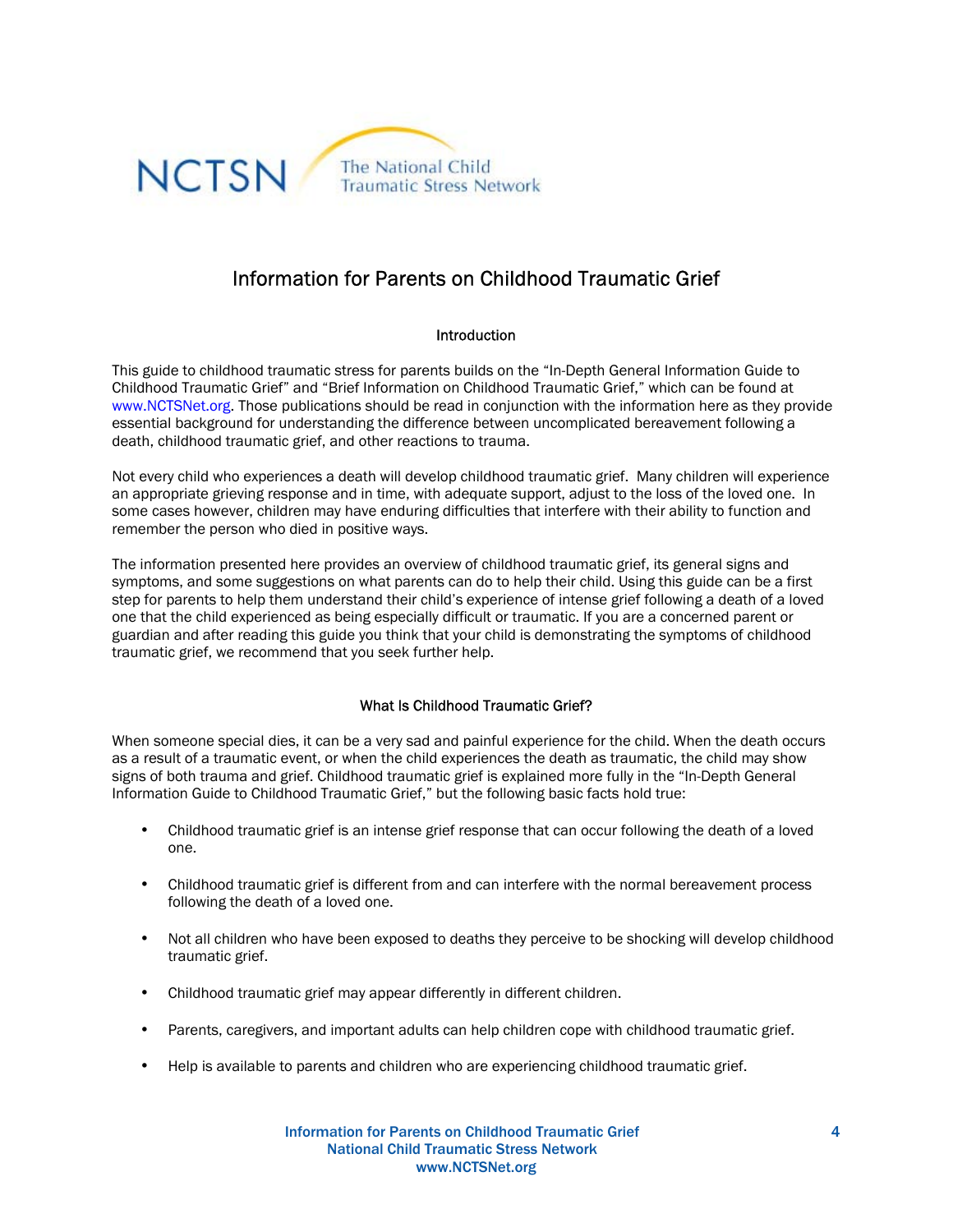Childhood traumatic grief is a condition that some children develop after the death of a close friend or family member. Children with childhood traumatic grief experience the cause of that death as horrifying or terrifying, whether the death was sudden and unexpected (due to homicide, suicide, motor vehicle accident, natural disaster, war, terrorism, or other causes) or due to natural causes (such as cancer or a heart attack). Even if to you, as the adult, the manner of death does not seem to be sudden, shocking, or frightening, the child may perceive the death in this way and can be at risk of developing childhood traumatic grief.

When a child is struggling with childhood traumatic grief, the child's trauma reactions interfere with his or her ability to go through a normal bereavement process. Because of the interaction of traumatic and grief reactions, any thoughts, even happy ones, of the deceased person can lead to frightening memories of how the person died. Because these thoughts can be so upsetting, the child often may try to avoid all reminders of the loss so as not to stir up upsetting thoughts or feelings. A younger child may be afraid to sleep alone at night because of nightmares about a shooting that she witnessed, while an older child may avoid playing on the school baseball team his father used to coach because it brings up painful thoughts about how his father died in a terrible car accident. In this way, the child can get "stuck" on the traumatic aspects of the death and cannot proceed through the normal bereavement process.

## How Is Childhood Traumatic Grief Different from Normal Grief?

In both normal grief (also called *uncomplicated bereavement*) and childhood traumatic grief, children often feel very sad and may have sleep problems, a loss of appetite, and a decreased interest in family and friends. They may also develop increased complaints of physical discomfort (such as headaches or stomachaches), or they may regress and return to behaviors they had previously outgrown (such as bed wetting, thumb sucking, or clinging to parents). They may also be irritable, do risky things, be withdrawn, have trouble concentrating, and think often about death.

Children experiencing normal grief usually want to talk about the person who died, do things to remember the person, and perhaps find comfort in thinking about the person. Over time they also are able to complete the following "tasks" of normal bereavement:

- Accept the reality and permanence of the death
- Experience and cope with the range of feelings about the person who died, such as sadness, anger, guilt, and appreciation
- Adjust to changes in their lives and identity that result from the death
- Develop new relationships or deepen existing relationships with friends and family
- Invest in new relationships and life-affirming activities
- Maintain a continuing, appropriate attachment to the person who died through such activities as reminiscing, remembering, and memorialization
- Make some meaning of the death that can include coming to an understanding of why the person died
- Continue through the normal developmental stages of childhood and adolescence

For children experiencing childhood traumatic grief, thinking or talking about the person who died often leads to thoughts of the traumatic manner of death. For this reason, these children often try to avoid thinking or talking about the person who died and avoid facing the frightening feelings associated with these reminders. This prevents them from completing the tasks of normal bereavement mentioned above.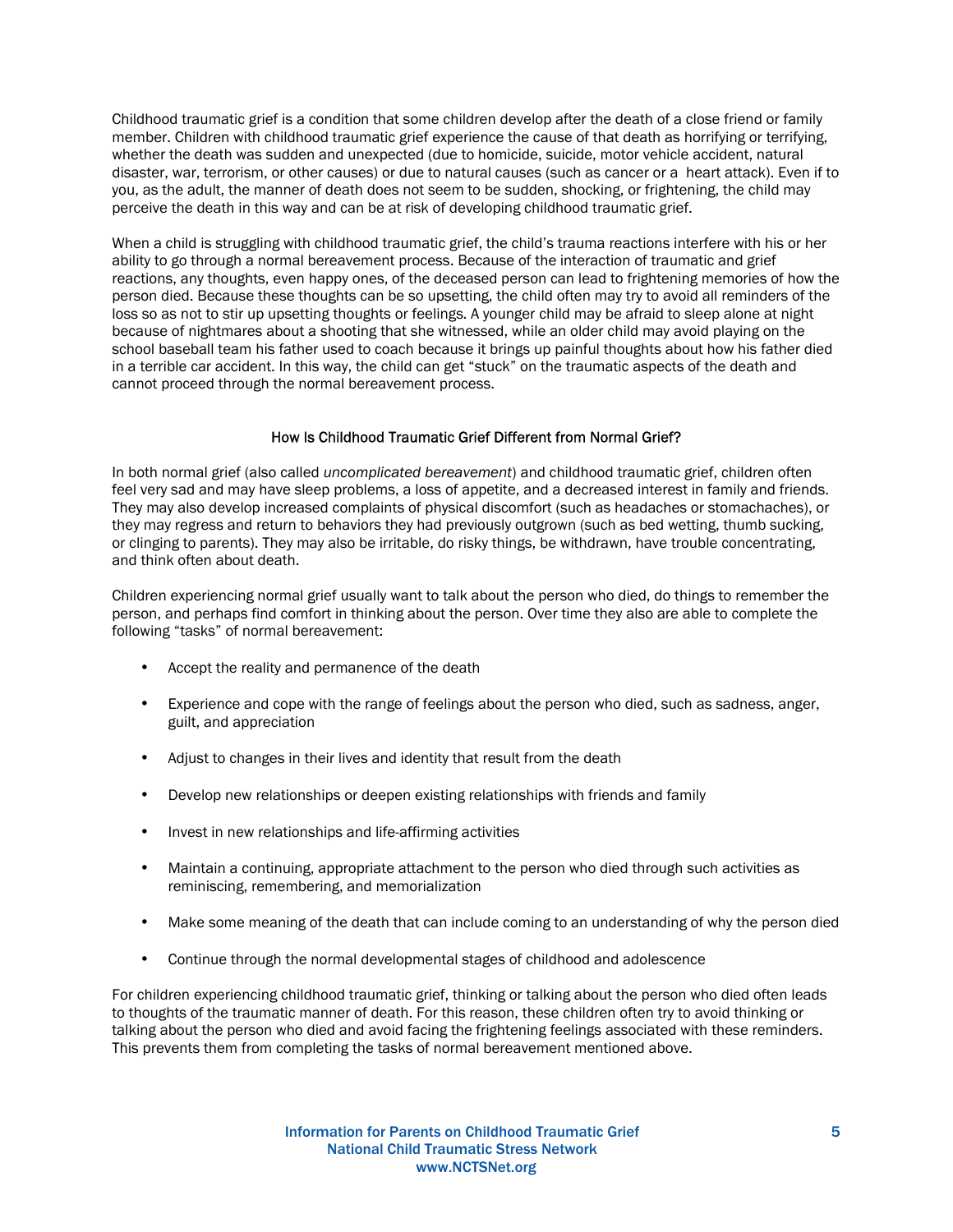# What Are Some Common Signs that a Child Is Struggling with Traumatic Grief?

Not all children who experience a traumatic death will develop childhood traumatic grief. Some children will be able to grieve the loss without complications. A small number of grieving children may develop some reactions or symptoms that can become difficult and perhaps interfere with their daily functioning. Signs that a child is having difficulty coping with the death may be noticeable in the first month or two or may not be apparent until one or more years later. Some of these signs include the following:

- *Intrusive memories about the death*: These can be expressed by nightmares, guilt or self blame about how the person died, or recurrent or disturbing thoughts about the terrible way someone died.
- *Avoidance and numbing*: These can be expressed by withdrawal, acting as if not upset, or avoiding reminders of the person, the way he or she died, or the things that led to the death.
- *Physical or emotional symptoms of increased arousal*: Children may show this by their irritability, anger, trouble sleeping, decreased concentration, drop in grades, stomachaches, headaches, increased vigilance, and/or fears about safety for oneself or others.

## What Additional Challenges Can Increase the Risk of Childhood Traumatic Grief? (Secondary Adversities)

Children who must face additional difficult experiences as a result of the death or are already facing stressful life circumstances are at risk for developing traumatic grief. For example, after a father's death, a child who has to move must contend with both the death of her parent as well as changes in her social network, and a child who is witness to the murder of a family member must deal with legal procedures and unpleasant questions from peers.

## What Can Parents Do to Help Children and Teenagers?

Parents can play a very important role in helping children and adolescents affected by childhood traumatic grief. Children may be struggling with finding ways to understand and cope with their reactions to a traumatic loss. Here are some suggestions about ways that parents can help support children:

- Be aware of the common reactions of children to death described above.
- Remember that not all children will develop childhood traumatic grief, and those that do may demonstrate a range of symptoms depending on their developmental level, personality, and prior history of traumatic experiences.
- Provide children of all ages with opportunities to talk about their worries and concerns. Children at different ages may need different types of support. Younger children may need more attention, patience, understanding, and a few extra hugs. Older children may need reassurance that it is normal to experience a range of reactions and that there are adults in their lives to help them through difficult times. Some children, especially older children, may not want to talk about their experiences and feelings or may shut adults out.
- Understand that anger or regressive behavior may be a part of a child or adolescent's reaction to a traumatic loss.
- Recognize that children of all ages carefully observe how the adults in their lives are reacting and will often take their cues from the adults around them. Children will find comfort by observing how adults manage difficult reactions and model effective ways of coping.

Information for Parents on Childhood Traumatic Grief National Child Traumatic Stress Network www.NCTSNet.org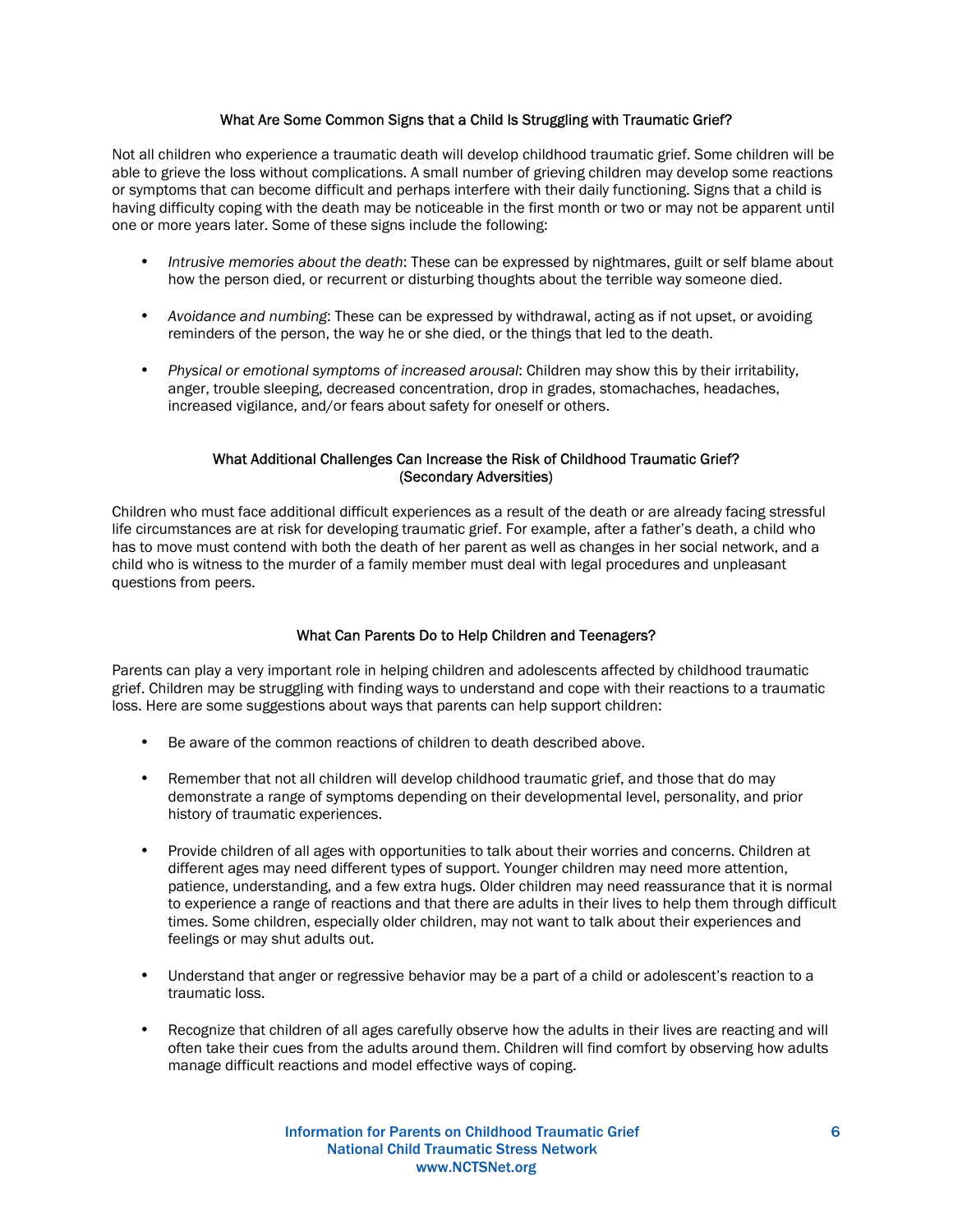- Be prepared to revisit the loss with children as they become older and acquire new information, develop new questions, and have new experiences.
- Seek support from friends and family to help manage your own grief.
- Reach out for professional help if you're concerned that a child's reactions are affecting his or her daily life.

Additional help is available through the National Child Traumatic Stress Network at (310) 235-2633 and (919) 682-1552 or at www.NCTSNet.org.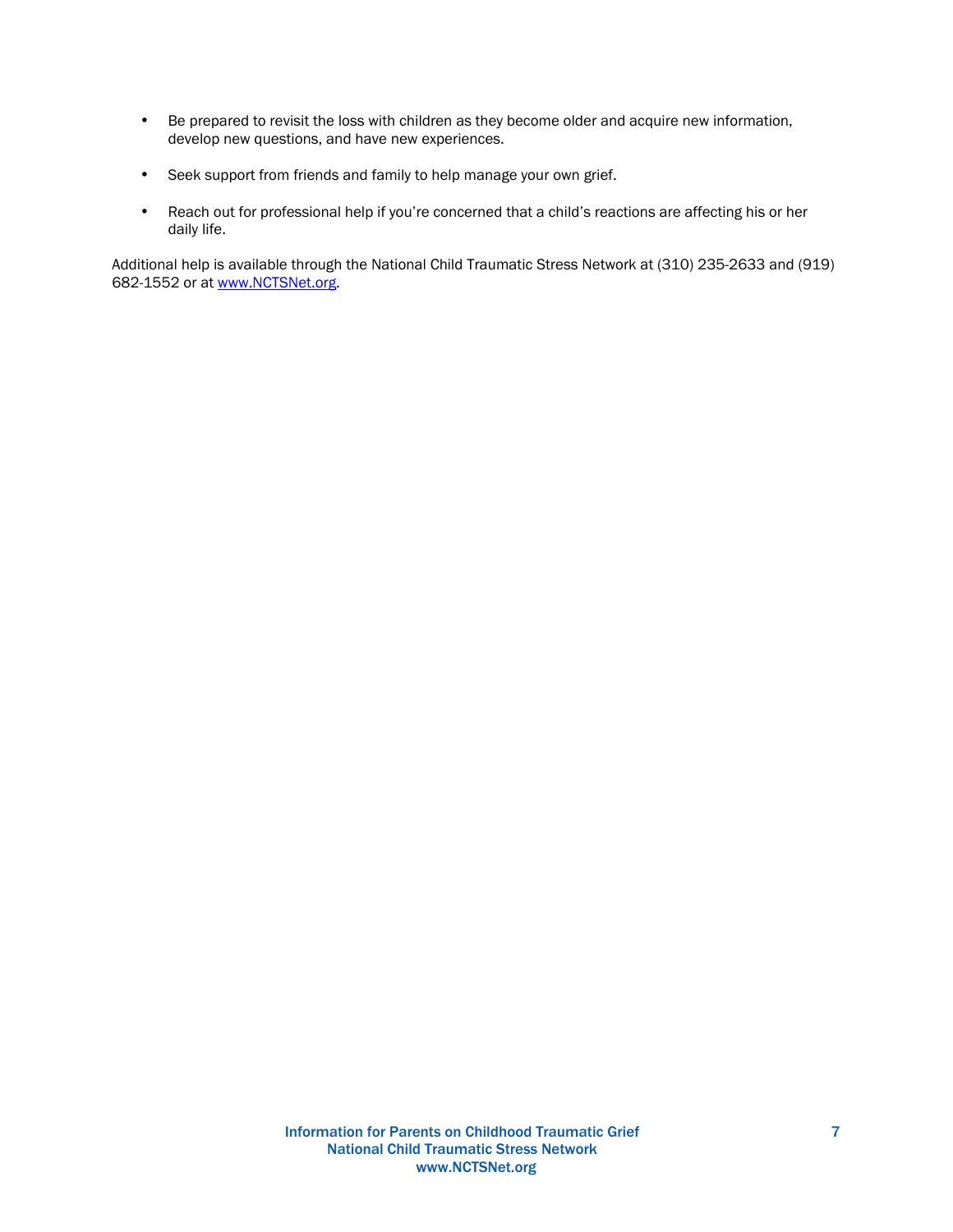

# In-Depth General Information Guide to Childhood Traumatic Grief

## Introduction

This guide presents an overview of childhood traumatic grief, a condition that can affect children's development, relationships, achievement, and later effectiveness in life if not treated or otherwise resolved. We begin by describing normal grief and the grieving process and then define psychological trauma and describe how traumatic experiences can affect children. We explain the differences between normal or uncomplicated grief and childhood traumatic grief. Finally, we present an understanding of what happens when a child experiences the death of another and reacts in ways that interfere with the intense normal course of grieving and present ongoing difficulties. The information will be useful for medical and psychological professionals, parents, caregivers, educators, and others working with children who are experiencing intense grief responses.

The child's perception, rather than the cause of death, plays the key role in determining the development of symptoms following the death of a significant person. Not every child develops traumatic grief after a death that happened in a particularly dramatic or threatening manner. On the other hand, some children may experience what most of us would consider an expected and normal death of another person as a traumatic event.

Because research and information about this special condition is still evolving, we do not yet know which children are most at risk for developing childhood traumatic grief. Signs that a child or adolescent is having difficulty coping with the death may be noticeable in the first few months, or may not be apparent until one or more years later. What we do know is that there are effective treatments for children experiencing childhood traumatic grief and that it is most important to recognize its signs and symptoms.

# *What Do We Mean by Grief?*

*Grief* describes the intense emotional distress we have following a death. *Bereavement* refers to the state or fact of being bereaved, or having lost a loved one by death. *Mourning* refers to the encompassing family, social, and cultural rituals associated with bereavement. Thus, when you are bereaved, you feel grief, and mourn in special ways.

## What Is the Typical Grieving Process?

There is no right or wrong way to grieve or "appropriate" length of time to experience grief following the death of a loved one. The process can vary from child to child and may change as the child grows older. Issues and questions may arise as children have new experiences and face new challenges that may remind them of an earlier loss. A toddler may have new questions about how his brother died when he reaches school age, a teenage son may miss his father when he learns how to drive, or a daughter may feel a new sense of longing on her wedding day for a mother who died when she was a preteen. With each new developmental challenge,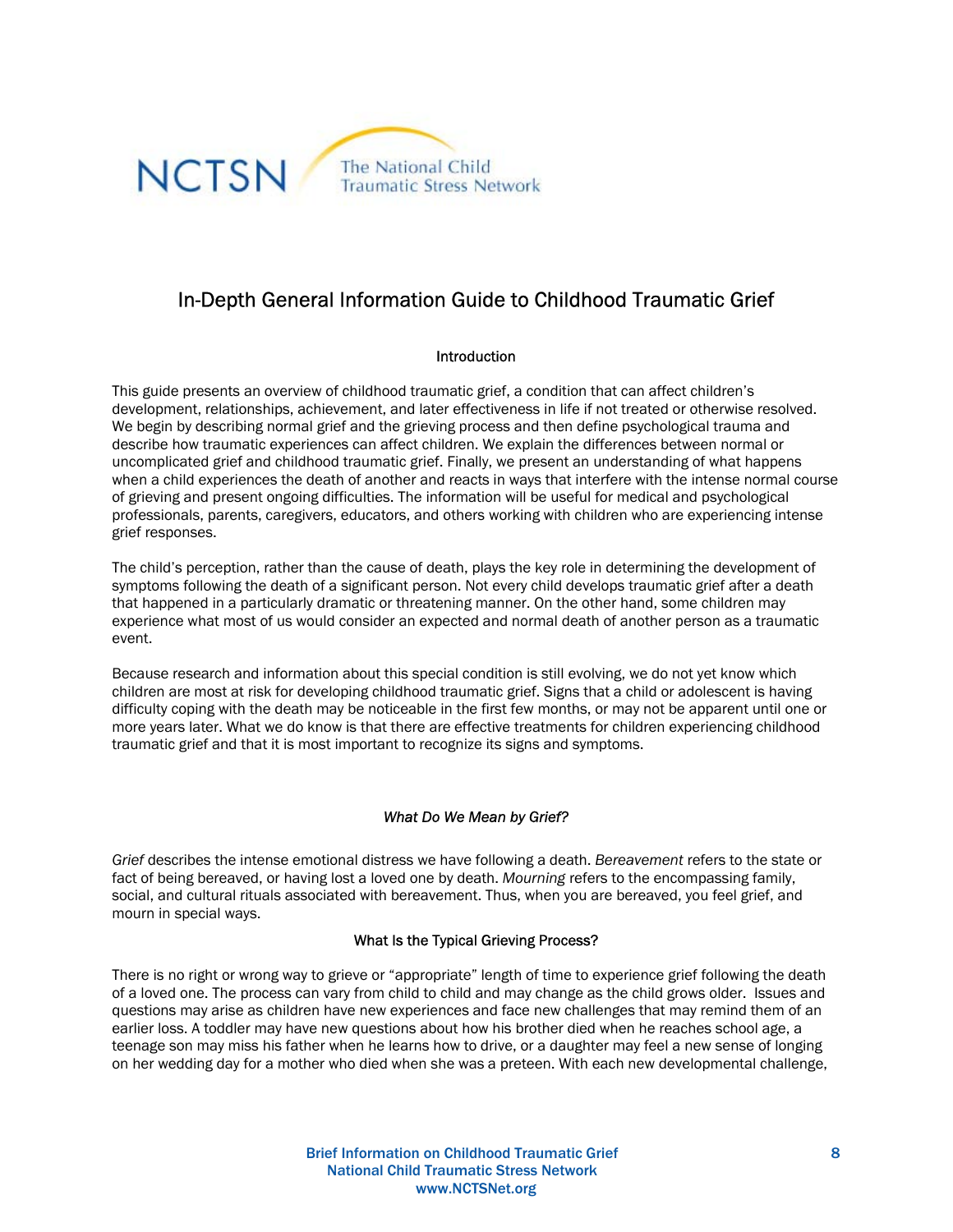children are likely to experience their loss in new ways. Throughout their life, children continue to adjust to the loss and develop new ways of coping. Over time, it is helpful if children can relate to their loss in the following ways:

- Accept the reality and permanence of the death.
- Experience and cope with the painful emotional reactions to the death, such as sadness, anger, resentment, confusion, and guilt.
- Adjust to changes in their lives and identity that result from the death.
- Develop new relationships or deepen existing relationships to help them cope with the difficulties and loneliness that may have resulted from the death.
- Maintain a continuing, healthy attachment to the person by reminiscing, remembering, modeling behaviors, and maintaining a memorial.
- Make meaning of the death, a process that can include beginning to understand why the person died and what significance the loss has for the living.
- Continue through the normal developmental stages of childhood and adolescence.

#### What Is Common Following a Death?

Any death can be difficult for a child, and certain reactions are common. Children's difficulties with grief vary according to a child's age, developmental level, previous life experiences, emotional health before the death, and family and social environment. An uncomplicated bereavement response may include the following:

- *Emotional reactions*: feeling sad, angry, anxious, numb, lonely, guilty, powerless, ashamed, insecure, and remorseful
- *Changes in behaviors*: lack of interest and participation in usual activities, diminished self-care, unpredictable or odd behaviors, angry or aggressive behaviors, irritability and conflict with others, impulsivity, regression to more childlike or infantile behaviors, changes in sleeping patterns (such as increased sleep), difficulty sleeping or not being able to sleep alone, changes in appetite resulting in weight gain or loss, and changes in overall physical health
- *Interpersonal interactions*: withdrawal, social isolation, peer difficulties, clinging, irritability, difficulty sharing memories, difficultly participating in group or athletic activities, and general lack of interest in others
- *Changes in thinking*: constant thoughts and memories about the loved one, persistent thoughts about the death, disbelief about the death and the finality of death, constant or intrusive thoughts about death, preoccupation with one's own or another loved one's physical health, difficulty making decisions, confusion, impaired memory and concentration, lowered self-esteem and self-confidence, disillusionment, thinking that the death was one's fault, and survivor guilt
- *Altered perceptions*: believing the deceased is still present, feeling the person's presence nearby or watching over the living, seeing the person's face in a crowd, smelling the person's perfume, hearing the person's voice, and experiencing vivid dreams about the person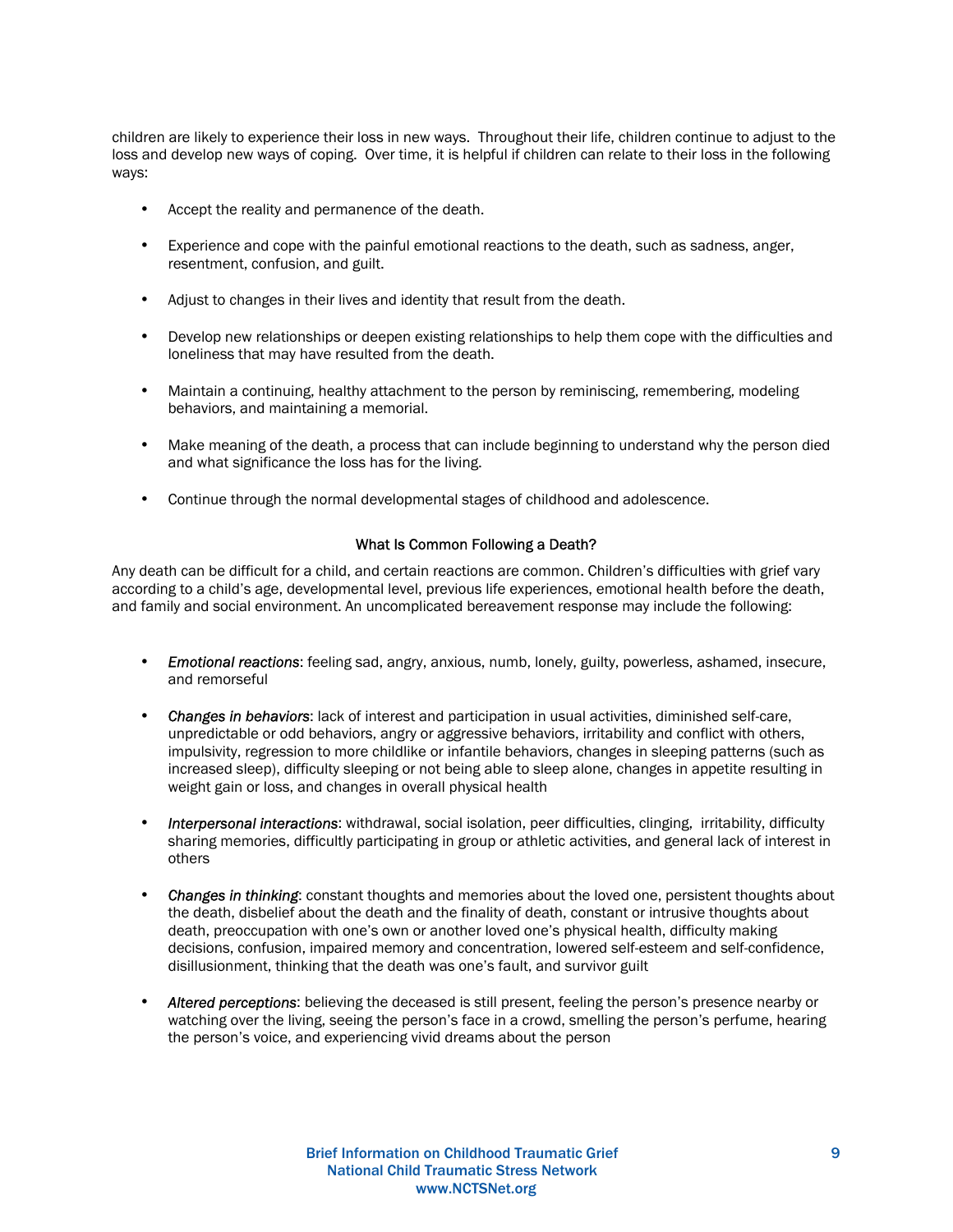- *Physical reactions*: susceptibility to illness, loss of energy, fatigue, difficulty or changes in eating, physical complaints, and changes in physiological arousal (for example, increased heart rate, respiration, and startle response)
- *Changes in academic functioning*: poor school performance, difficulty studying or concentrating, and potential school failure

# What Is Trauma, and How Do Children and Adolescents Respond to It?

Traumatic events can involve an actual death, other loss, serious injury, or threat to the child's well-being. These events could include natural or man-made disasters, interpersonal violence, car accidents, war, or terrorist acts, among many other possibilities. A child may be traumatized by directly experiencing or witnessing a traumatic event or by hearing about another person's experience with such an event. Children respond to trauma in different ways, and their responses can change over time. In the immediate aftermath of a traumatic event, children may experience feelings of terror, intense fear, horror, helplessness, lack of control, and physical stress reactions such as a rapidly beating heart or shakiness. Intense feelings such as fear and helplessness are likely to be experienced in the first weeks following a traumatic event or after repeated exposure, such as in child abuse. These acute responses can be disruptive to the child's functioning but may go away naturally over time.

For some children and adolescents, responses to traumatic events can have a profound effect on the way they see themselves and their world. These children may experience important and long-lasting changes in their ability to trust others, their sense of personal safety, their effectiveness in navigating life challenges, and their belief that there is justice or fairness in life. Traumatized children may develop changes in behavior that are often referred to as *externalizing* problems or *acting out*. They may become involved in fights or other conflicts with peers, have difficulty interacting with authority figures, become socially isolated or withdrawn, develop poor school attendance, and begin using illicit substances. They may also experience changes in their emotional and psychological functioning, referred to as *internalizing* problems, such as depression or anxiety. These internal changes may be more difficult for others to detect than external changes but can still cause significant impairment in functioning.

## What Is Post-Traumatic Stress Disorder?

In some cases, the difficulties resulting from exposure to trauma persist over time and can result in what is called Post-Traumatic Stress Disorder (PTSD). PTSD is diagnosed when the child has specific symptoms that continue for a month or more following exposure to a traumatic event. Not all children exposed to a trauma will develop PTSD, and for some children PTSD symptoms will lessen naturally over time. However, children who experience the disorder often have a variety of symptoms that can significantly impact their day-to-day functioning. These symptoms fall into the following general categories:

- *Re-experiencing*: recurrent upsetting thoughts about the event, repeated distressing nightmares, or repetitive play in young children
- *Hyperarousal*: nervous, jumpy, or agitated behavior, irritability or anger, and hypervigilance or increased startle reaction
- *Avoidance*: avoiding thoughts, feelings, or places that remind the child of the trauma, withdrawing, becoming disinterested in activities, or developing emotional distance

If left untreated, PTSD can lead to more serious difficulties over time. PTSD has been linked to adult depression, substance abuse, eating disorders, and other psychiatric difficulties. If a child shows symptoms of PTSD, it is important that he or she be evaluated, and consultation with a qualified mental health professional is encouraged.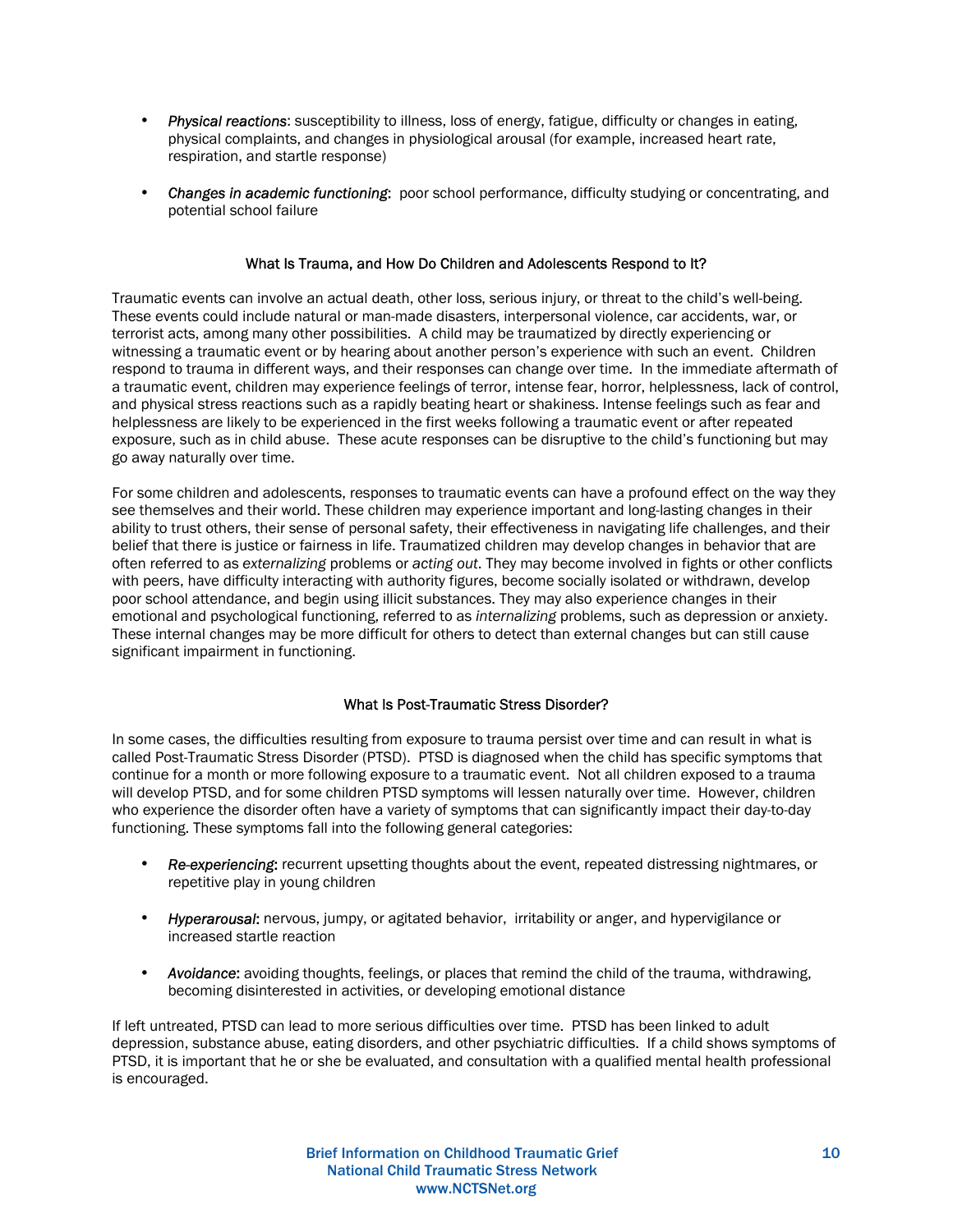# What Is Childhood Traumatic Grief?

Childhood traumatic grief may occur following the death of a loved one when the child perceives the experience as traumatic. The death may have been sudden and unexpected, or it may have been an anticipated death due to illness or other natural causes. Childhood traumatic grief is distinct from the normal bereavement process and PTSD, but it shares features of both. The distinguishing feature of childhood traumatic grief is that trauma symptoms interfere with the child's ability to navigate the typical bereavement process. A mental health professional with experience in childhood traumatic grief may be needed to distinguish between the sometimes overlapping symptoms of uncomplicated bereavement and traumatic grief. Children may show different signs of childhood traumatic grief at different ages. However, difficulties specific to childhood traumatic grief that commonly occur across developmental stages include the following:

- *Intrusive memories about the death*: These can appear through nightmares, guilt, or self-blame about how the person died or recurrent or intrusive thoughts about the horrifying manner of death.
- *Avoidance and numbing*: These can be expressed by withdrawal, the child acting as if not upset, or the child avoiding reminders of the person, the way she or he died, or the event that led to the death.
- *Physical or emotional symptoms of increased arousal*: These can include irritability, anger, trouble sleeping, decreased concentration, drop in grades, stomachaches, headaches, increased vigilance, and fears about safety for oneself or others.

In childhood traumatic grief, the interaction of traumatic and grief symptoms is such that any thoughts or reminders, even happy ones, about the person who died can lead to frightening thoughts, images, or memories of how the person died. Three types of reminders may trigger them:

- *Trauma reminders*: places, situations, people, sights, smells, or sounds reminiscent of the death. These may include the street corner where a fatal accident occurred, the bedroom where a parent died, or the sound of an airplane reminding a child of a mother who died in a crash.
- *Loss reminders*: people, places, objects, situations, thoughts, or memories that are reminders of the person who died—for example, photo albums or a new coach who has replaced a parent who previously headed a child's sports team.
- *Change reminders*: situations, people, places, or things reminding the child of changes in his or her life resulting from the death—for example, moving to a new house or having to walk home with a babysitter rather than with an older sibling who died.

These reminders may lead to the child re-experiencing the traumatic events that led to the death. The terror associated with these memories results in hyperarousal symptoms. The child then attempts to handle the distressing re-experiencing and hyperarousal symptoms through the use of avoidance or emotional numbing. Because traumatic aspects of the death are so upsetting, the child tries to avoid all reminders of the trauma, loss, or resulting changes so as not to stir up unpleasant thoughts or feelings.

For example, a younger child may be afraid to sleep alone at night because of nightmares about a tragic shooting, whereas an older child may avoid flying in a plane because it brings up painful memories about a father who died in a plane crash. Hence, the traumatic reactions make it difficult for children to:

- remember or enjoy positive memories of the deceased person,
- cope with the many life changes that occur as a result of the death, and
- continue with normal development.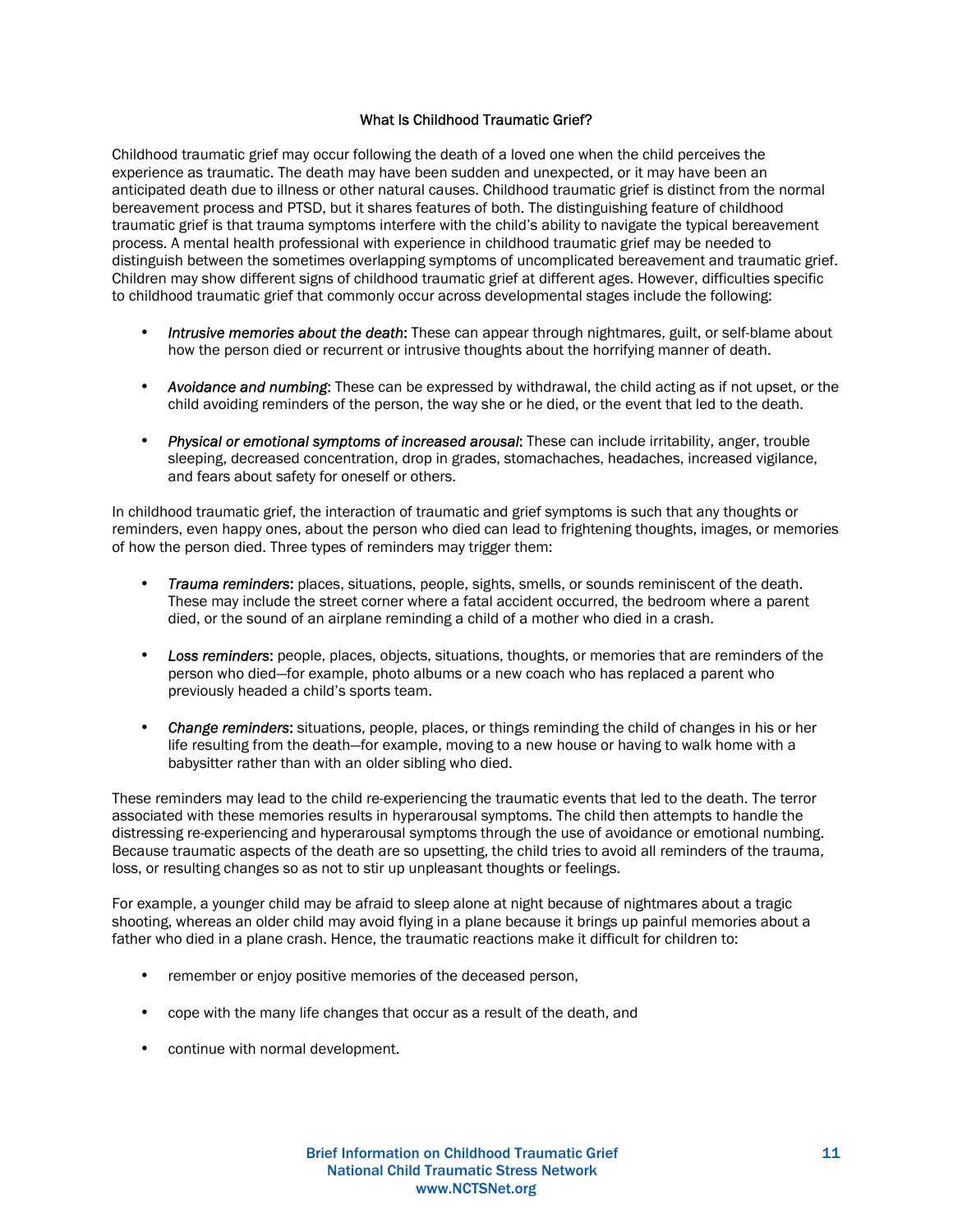## What Additional Challenges Increase the Risk of Childhood Traumatic Grief? (Secondary Adversities)

*Secondary adversities* refer to related challenges, difficulties, and stressors that follow from the death or traumatic experience. Although the study of childhood traumatic grief is in its infancy, some evidence suggests that bereaved children who experience additional life adversities that result from the death, or who are already facing difficult life circumstances, are especially at risk for experiencing traumatic grief reactions. For example, following their father's fatal heart attack, children who must move due to changed financial resources are forced to contend not only with the ongoing absence of their father but also with disruptions and changes in their home environment and social network. A child who witnessed her mother's murder by her father may face a spectrum of severe secondary adversities, such as participation in legal proceedings, intrusive questions by peers, or placement in the home of relatives.

# Example of a Child with Traumatic Grief

Five months after a ten-year-old boy's father was killed in a car accident, he began waking up in the middle of the night in fright and spending the remainder of the night in his mother's bed. He was difficult to arouse in the morning and had trouble leaving the house for school. His grades began to slip, and he was uncooperative with the tutor his mother had obtained. He also refused to drive with anyone except his mother, creating a burden for her and making it difficult for him to go on outings with friends. He refused to allow his mother to display pictures of his father in the house. In this example, the boy would at first glance be fearful of separation from his mother. However, on further assessment it became clear that he was having nightmares in which he saw speeding cars and heard cars screeching. He also experienced panic in any car other than his mother's. Before his father's death, he and his father had begun working together on his science homework, creating various experiments and projects. This was the last thing they did together before his father left the house the night of the accident. Thus the boy became upset whenever he had to do his schoolwork with someone other than his father, as it led to reminders of the last time he saw his father before the crash. His functioning at home, at school, and with friends was suffering from the intrusion of such traumatic symptoms, and he was unable to have happy memories of his father without thinking about the night of his death.

This boy is displaying several classic features of childhood traumatic grief. Rather than finding comfort from memories of his father, he is avoiding such memories because for him they trigger memories of the traumatic way his father died. He also avoids activities that are important to his ongoing development—such as doing homework and riding in friends' cars—because these also trigger traumatic memories. He is unable to work through the loss of his father and the pain associated with missing him, because he cannot tolerate any reminders of him, even seeing his picture. Thus, this boy is "stuck" due to the impingement of trauma symptoms on his ability to tolerate memories of his father and accomplish the tasks of normal grieving.

## How Is Childhood Traumatic Grief Treated?

Fortunately, children experiencing childhood traumatic grief recover with appropriate help. Consultation with a qualified mental health professional is encouraged. Ideally, this professional should have experience working with children and adolescents and specifically with issues of grief and trauma. Treatment itself should address both the trauma and grief symptoms. In learning how to manage the trauma-related reactions, a child becomes better able to reminisce productively about the person.

Several treatment manuals have been developed by the NCTSN Childhood Traumatic Grief Task Force for treating this condition at different developmental stages. In general, all of these treatments incorporate components of evidence based treatments for trauma symptoms. These include affective regulation, stress management, and cognitive reprocessing skills, as well as encouraging the child to tolerate increasingly more detailed memories of the traumatic event that led to the death through the creation of a trauma narrative. These interventions also include grief-focused treatment components, such as acknowledging what has been lost in the relationship, exploring "unfinished business" with the deceased, memorializing the person who has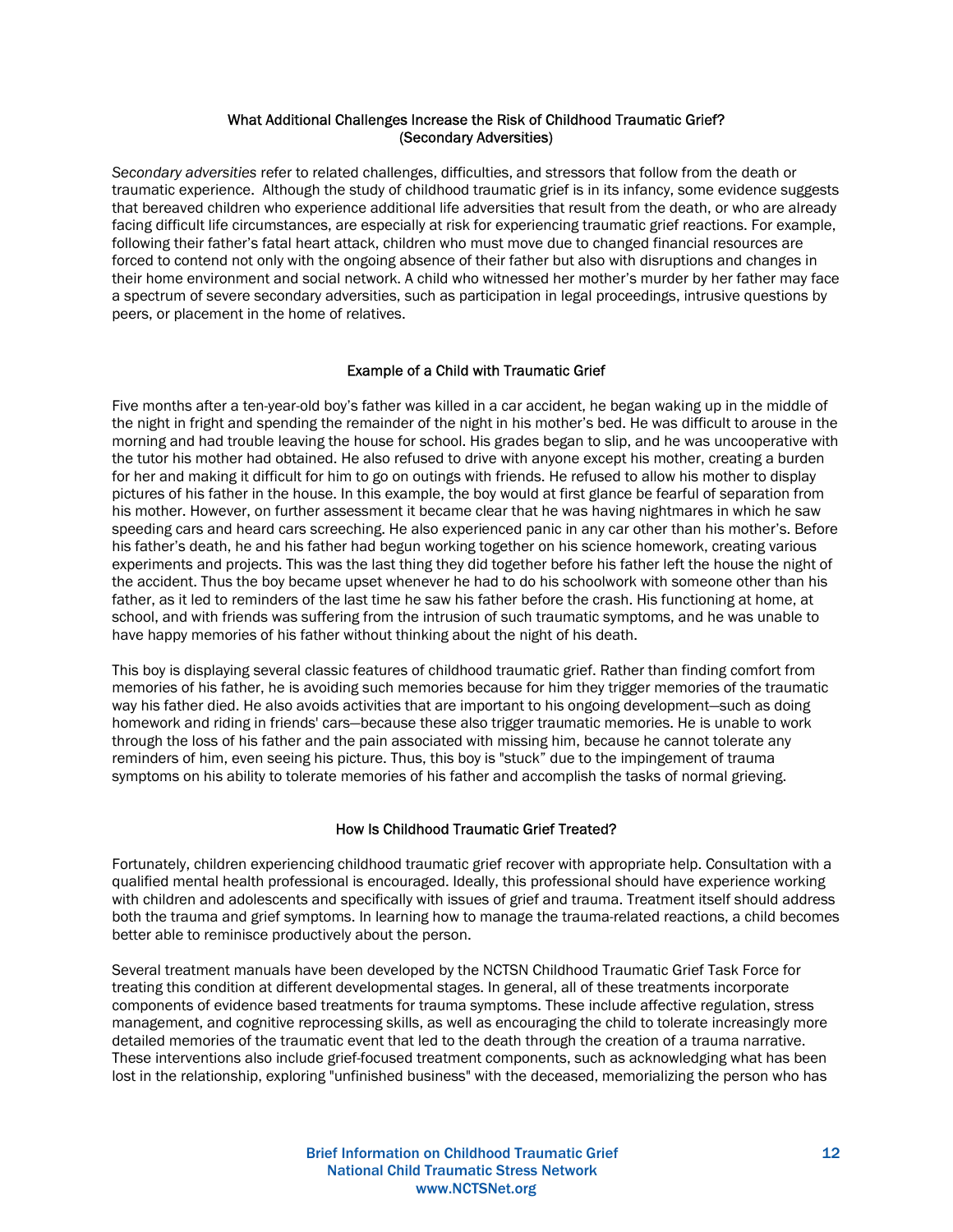died, and committing to other relationships in the present. Treatments for children and younger adolescents include parents in treatment, while adolescent treatment is often provided in a group format. It is important for the caregiver to process and work on personal trauma and grief issues in order to best help a child. More information about these treatment models is available at NCTSNnet.org.

Further information about these topics, additional fact sheets, resources, and assistance in locating appropriate treatment is available from the National Child Traumatic Stress Network (NCTSN) at (310) 235- 2633 and (919) 682-1552 and at the National Child Traumatic Stress Network Web site, www.NCTSNet.org.

#### References

Cohen, J.A., Mannarino, A.P., Greenberg, T., Padlo, S. & Shipley, C. (2002). Childhood traumatic grief: Concepts and controversies. *Trauma, Violence & Abuse*, 3 (4), 307-327.

Pynoos, R. (1992). Grief and trauma in children and adolescents. *Bereavement Care*, 11 (1), 2-10.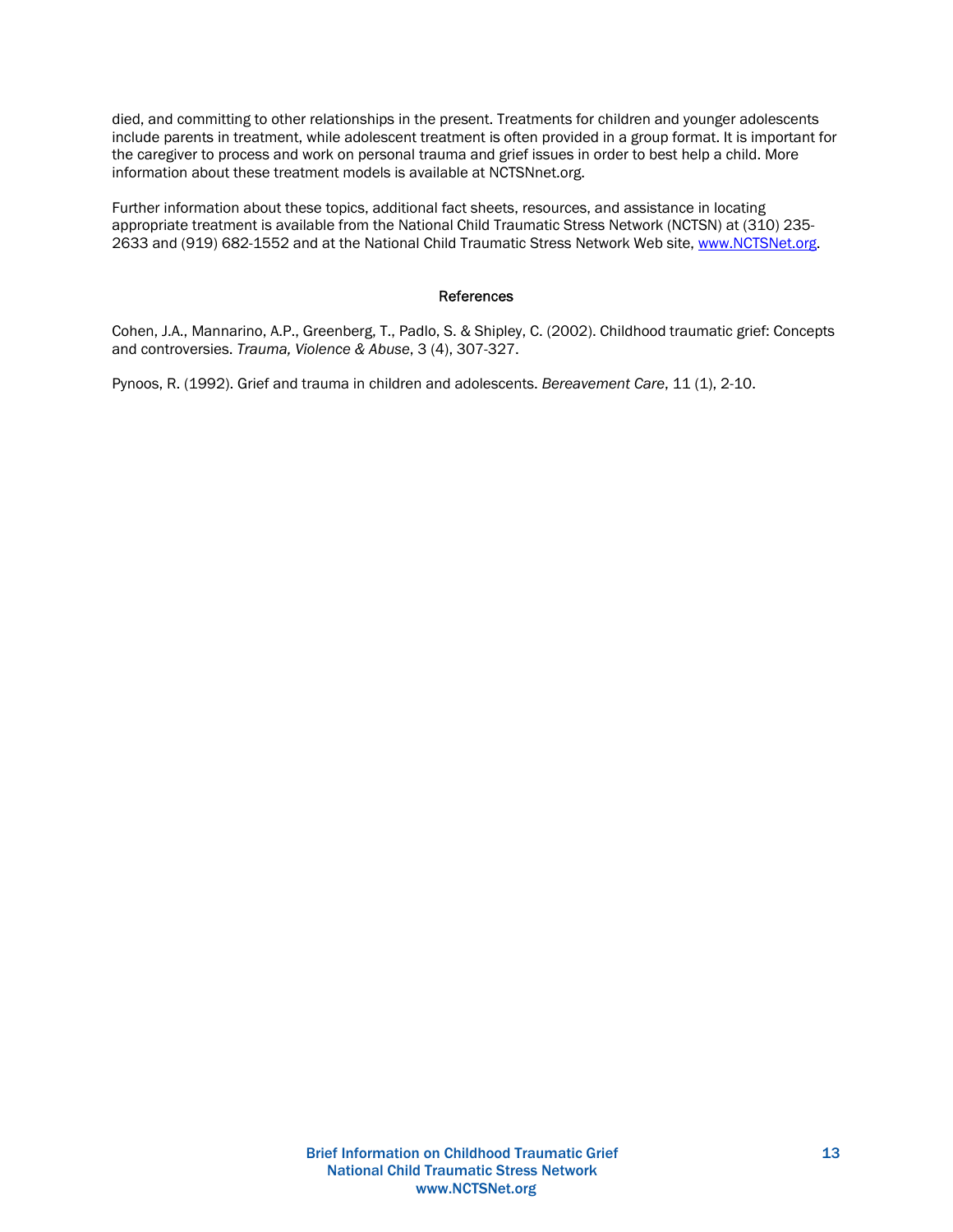

# Brief Information on Childhood Traumatic Grief

# What Is Childhood Traumatic Grief?

This brief information guide to Childhood Traumatic Grief summarizes some of the material from the "In-Depth General Information Guide to Childhood Traumatic Grief," which can be found at www.NCTSNet.org.

- Childhood traumatic grief is a condition that some children develop after the death of a close friend or family member.
- Children with childhood traumatic grief experience the cause of that death as horrifying or terrifying. whether the death was sudden and unexpected or due to natural causes.
- The distinguishing feature of childhood traumatic grief is that trauma symptoms interfere with the child's ability to work through the typical bereavement process.
- In this condition, even happy thoughts and memories of the deceased person remind children of the traumatic way in which they perceive the death of the person close to them.
- The child may have intrusive memories about the death that are shown by nightmares, feeling guilty, self-blame, or thoughts about the horrible way the person died.
- These children may show signs of avoidance and numbing such as withdrawal, acting as if not upset, and avoiding reminders of the person, the way the person died, or the event that led to the death.
- They may show physical or emotional symptoms of increased arousal such as irritability, anger, trouble sleeping, decreased concentration, drop in grades, stomachaches, headaches, increased vigilance, and fears about safety for oneself or others.
- These symptoms may be more or less common at different developmental stages.
- Left unresolved, this condition could lead to more serious difficulties over time.
- Not all children who lose a loved one in traumatic circumstances develop childhood traumatic grief; many experience normal grief reactions.

## What Is Normal Grief?

In both normal childhood grief (also called *uncomplicated bereavement*) and childhood traumatic grief, children typically feel very sad and may have sleep problems, loss of appetite, and decreased interest in family and friends.

In both normal and traumatic grief, they may develop temporary physical complaints or they may regress, returning to behaviors they had previously outgrown, like bed wetting, thumb sucking, or clinging to parents.

Both groups of children may be irritable or withdrawn, have trouble concentrating, and be preoccupied with death.